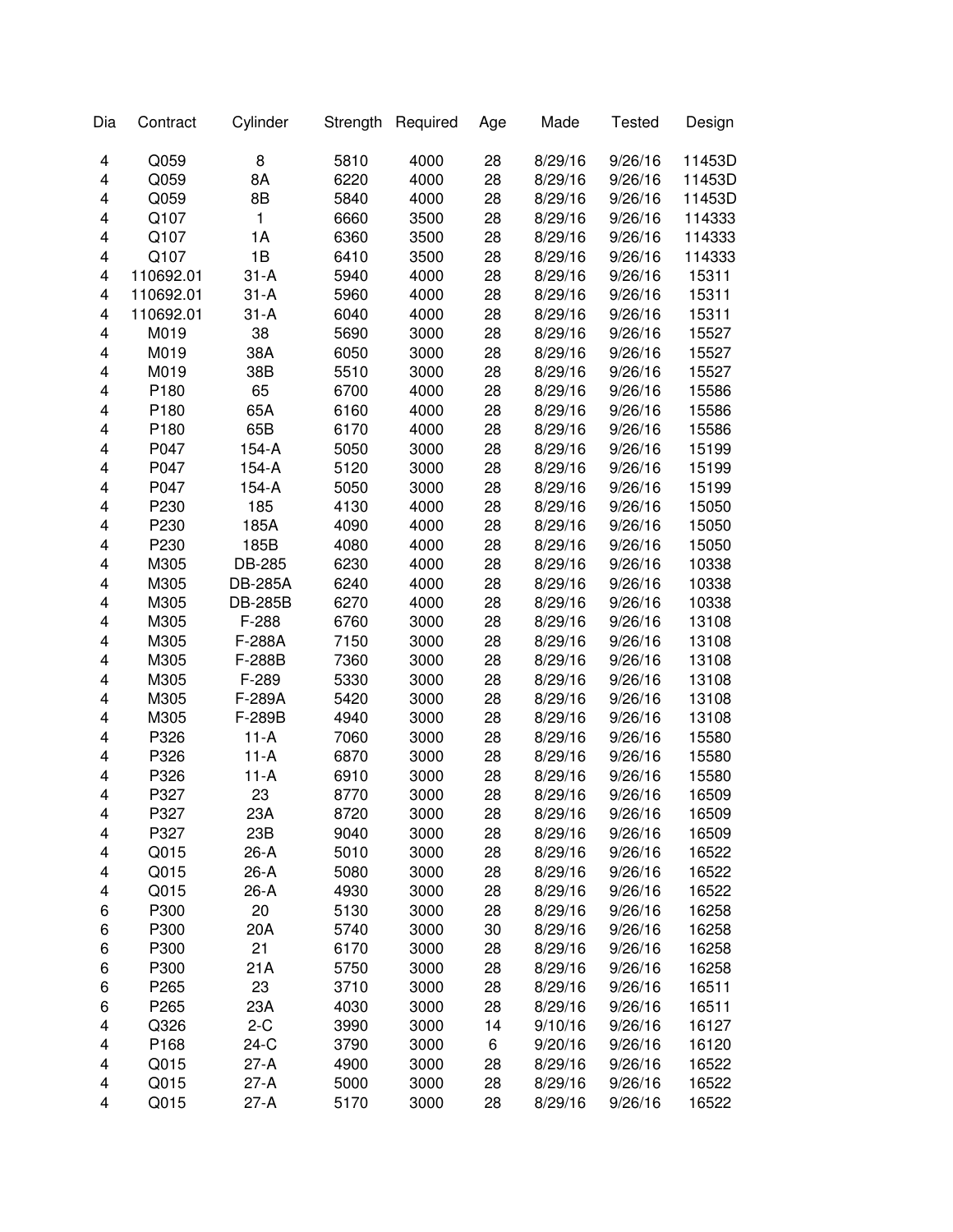| 4 | P190             | $25-A$         | 11130 | 6000 | 28                      | 8/29/16 | 9/26/16 | P14042 |
|---|------------------|----------------|-------|------|-------------------------|---------|---------|--------|
| 4 | P190             | $25-A$         | 11690 | 6000 | 28                      | 8/29/16 | 9/26/16 | P14042 |
| 4 | P190             | $25-A$         | 11360 | 6000 | 28                      | 8/29/16 | 9/26/16 | P14042 |
| 4 | P190             | 26-A           | 11090 | 6000 | 28                      | 8/29/16 | 9/26/16 | P14042 |
| 4 | P190             | 26-A           | 11410 | 6000 | 28                      | 8/29/16 | 9/26/16 | P14042 |
| 4 | P190             | 26-A           | 11410 | 6000 | 28                      | 8/29/16 | 9/26/16 | P14042 |
| 4 | P <sub>190</sub> | $27-A$         | 10190 | 6000 | 28                      | 8/29/16 | 9/26/16 | P14042 |
|   |                  | $27-A$         |       | 6000 |                         |         | 9/26/16 | P14042 |
| 4 | P190             |                | 9720  |      | 28                      | 8/29/16 |         | P14042 |
| 4 | P <sub>190</sub> | $27-A$         | 10140 | 6000 | 28                      | 8/29/16 | 9/26/16 |        |
| 4 | P <sub>190</sub> | 28-A           | 10720 | 6000 | 28                      | 8/29/16 | 9/26/16 | P14042 |
| 4 | P190             | 28-A           | 10270 | 6000 | 28                      | 8/29/16 | 9/26/16 | P14042 |
| 4 | P190             | 28-A           | 10620 | 6000 | 28                      | 8/29/16 | 9/26/16 | P14042 |
| 4 | P190             | 29-A           | 12120 | 6000 | 28                      | 8/29/16 | 9/26/16 | P14042 |
| 4 | P <sub>190</sub> | 29-A           | 10830 | 6000 | 28                      | 8/29/16 | 9/26/16 | P14042 |
| 4 | P190             | 29-A           | 11110 | 6000 | 28                      | 8/29/16 | 9/26/16 | P14042 |
| 4 | P190             | $30-A$         | 10840 | 6000 | 28                      | 8/29/16 | 9/26/16 | P14042 |
| 4 | P190             | $30-A$         | 11090 | 6000 | 28                      | 8/29/16 | 9/26/16 | P14042 |
| 4 | P190             | $30-A$         | 10660 | 6000 | 28                      | 8/29/16 | 9/26/16 | P14042 |
| 4 | Q049             | $\overline{c}$ | 3280  | 3000 | 28                      | 8/29/16 | 9/26/16 | 16130  |
| 4 | Q049             | 2A             | 3160  | 3000 | 28                      | 8/29/16 | 9/26/16 | 16130  |
| 4 | Q049             | 2B             | 3160  | 3000 | 28                      | 8/29/16 | 9/26/16 | 16130  |
| 4 | 114944           | 42             | 5110  | 3000 | 28                      | 8/29/16 | 9/26/16 | 15393  |
| 4 | 114944           | 42A            | 5060  | 3000 | 28                      | 8/29/16 | 9/26/16 | 15393  |
| 4 | N279             | 140            | 5460  | 3000 | 28                      | 8/29/16 | 9/26/16 | 15349  |
| 4 | N279             | 140A           | 4860  | 3000 | 28                      | 8/29/16 | 9/26/16 | 15349  |
| 4 | N279             | 140B           | 5780  | 3000 | 28                      | 8/29/16 | 9/26/16 | 15349  |
| 4 | M384             | 181            | 4500  | 3000 | 28                      | 8/29/16 | 9/26/16 | 16286  |
| 4 | M384             | 181A           | 4490  | 3000 | 28                      | 8/29/16 | 9/26/16 | 16286  |
| 4 | M384             | 181B           | 4840  | 3000 | 28                      | 8/29/16 | 9/26/16 | 16286  |
| 4 | N198             | 270            | 4720  | 3000 | 30                      | 8/27/16 | 9/26/16 | 14296  |
| 4 | N198             | 270A           | 4390  | 3000 | 30                      | 8/27/16 | 9/26/16 | 14296  |
| 4 | N198             | 270B           | 4300  | 3000 | 30                      | 8/27/16 | 9/26/16 | 14296  |
| 4 | N198             | 271            | 5570  | 3000 | 28                      | 8/29/16 | 9/26/16 | 13034  |
| 4 | N198             | 271A           | 5700  | 3000 | 28                      | 8/29/16 | 9/26/16 | 13034  |
| 4 | N198             | 271B           | 4800  | 3000 | 28                      | 8/29/16 | 9/26/16 | 13034  |
| 4 | M950             | 349            | 5350  | 3000 | 28                      | 8/29/16 | 9/26/16 | 15520  |
| 4 | M950             | 349A           | 5470  | 3000 | 28                      | 8/29/16 | 9/26/16 | 15520  |
| 4 | M950             | 349B           | 5250  | 3000 | 28                      | 8/29/16 | 9/26/16 | 15520  |
| 4 | M950             | 350            | 3900  | 3000 | 28                      | 8/29/16 | 9/26/16 | 15521  |
| 4 | M950             | 350A           | 3960  | 3000 | 28                      | 8/29/16 | 9/26/16 | 15521  |
| 4 | M950             | 350B           | 3810  | 3000 | 28                      | 8/29/16 | 9/26/16 | 15521  |
| 4 | M950             | 365-C          | 4410  | 3000 | 6                       | 9/20/16 | 9/26/16 | 15521  |
| 4 | M950             | 365-D          | 4620  | 3000 | 6                       | 9/20/16 | 9/26/16 | 15521  |
| 4 | M950             | 362-C          | 4650  | 3000 | $\overline{7}$          | 9/19/16 | 9/26/16 | 15521  |
| 4 | M950             | 362-D          | 4950  | 3000 | $\overline{7}$          | 9/19/16 | 9/26/16 | 15521  |
| 4 | M950             | 363-D          | 6180  | 3000 | $\overline{7}$          | 9/19/16 | 9/26/16 | 15521  |
| 4 | M950             | 364-D          | 5670  | 3000 | 6                       | 9/20/16 | 9/26/16 | 15521  |
| 4 | M950             | 367-D          | 6110  | 3000 | 7                       | 9/21/16 | 9/26/16 | 15521  |
| 4 | M950             | 368-D          | 6830  | 3000 | $\overline{\mathbf{4}}$ | 9/22/16 | 9/26/16 | 15529  |
| 4 | M950             | 369-D          | 3790  |      |                         | 9/19/16 | 9/26/16 | 15521  |
|   |                  | 272            |       | 3000 | 7                       |         | 9/27/16 |        |
| 4 | N198             |                | 4340  | 3000 | 28                      | 8/30/16 |         | 13034  |
| 4 | N198             | 272A           | 4830  | 3000 | 28                      | 8/30/16 | 9/27/16 | 13034  |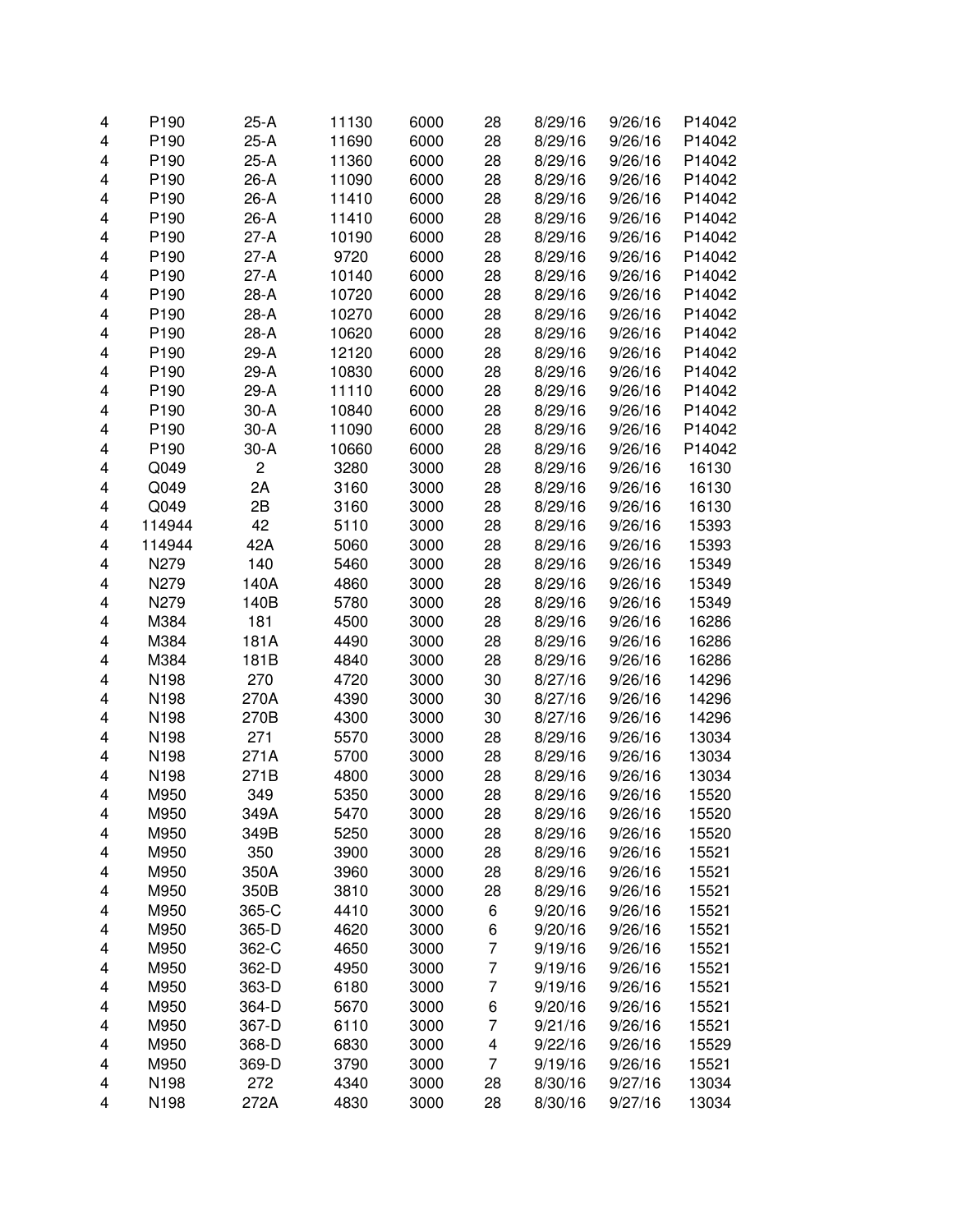| 4 | N198      | 272B      | 5020  | 3000 | 28 | 8/30/16 | 9/27/16 | 13034 |
|---|-----------|-----------|-------|------|----|---------|---------|-------|
| 4 | P180      | 66        | 4470  | 3000 | 28 | 8/30/16 | 9/27/16 | 15587 |
| 4 | P180      | 66A       | 4700  | 3000 | 28 | 8/30/16 | 9/27/16 | 15587 |
| 4 | P180      | 66B       | 4740  | 3000 | 28 | 8/30/16 | 9/27/16 | 15587 |
| 4 | 108854.04 | 6         | 5440  | 3000 | 28 | 8/30/16 | 9/27/16 | 16120 |
| 4 | 108854.04 | 6A        | 5150  | 3000 | 28 | 8/30/16 | 9/27/16 | 16120 |
| 4 | 108854.04 | 6B        | 4930  | 3000 | 28 | 8/30/16 | 9/27/16 | 16120 |
|   | M305      | DB-286-2  |       | 4000 | 28 | 8/30/16 | 9/27/16 |       |
| 4 |           |           | 6650  |      |    |         |         | 14066 |
| 4 | M305      | DB-286-2A | 6520  | 4000 | 28 | 8/30/16 | 9/27/16 | 14066 |
| 4 | M305      | DB-286-2B | 6300  | 4000 | 28 | 8/30/16 | 9/27/16 | 14066 |
| 4 | M305      | DB-286-5  | 9010  | 4000 | 28 | 8/30/16 | 9/27/16 | 14066 |
| 4 | M305      | DB-286-5A | 10240 | 4000 | 28 | 8/30/16 | 9/27/16 | 14066 |
| 4 | M305      | DB-286-5B | 9050  | 4000 | 28 | 8/30/16 | 9/27/16 | 14066 |
| 4 | M305      | DB-286-1  | 6120  | 4000 | 28 | 8/30/16 | 9/27/16 | 14066 |
| 4 | M305      | DB-286-1A | 6800  | 4000 | 28 | 8/30/16 | 9/27/16 | 14066 |
| 4 | M305      | DB-286-1B | 6070  | 4000 | 28 | 8/30/16 | 9/27/16 | 14066 |
| 4 | M305      | DB-286-7  | 7570  | 4000 | 28 | 8/30/16 | 9/27/16 | 14066 |
| 4 | M305      | DB-286-7A | 7640  | 4000 | 28 | 8/30/16 | 9/27/16 | 14066 |
| 4 | M305      | DB-286-7B | 7670  | 4000 | 28 | 8/30/16 | 9/27/16 | 14066 |
| 4 | M305      | DB-286-4  | 7770  | 4000 | 28 | 8/30/16 | 9/27/16 | 14066 |
| 4 | M305      | DB-286-4A | 7230  | 4000 | 28 | 8/30/16 | 9/27/16 | 14066 |
| 4 | M305      | DB-286-4B | 5340  | 4000 | 28 | 8/30/16 | 9/27/16 | 14066 |
| 4 | M305      | DB-286-3  | 8110  | 4000 | 28 | 8/30/16 | 9/27/16 | 14066 |
| 4 | M305      | DB-286-3A | 5890  | 4000 | 28 | 8/30/16 | 9/27/16 | 14066 |
| 4 | M305      | DB-286-3B | 5410  | 4000 | 28 | 8/30/16 | 9/27/16 | 14066 |
| 4 | M305      | DB-286-6  | 8440  | 4000 | 28 | 8/30/16 | 9/27/16 | 14066 |
| 4 | M305      | DB-286-6A | 9040  | 4000 | 28 | 8/30/16 | 9/27/16 | 14066 |
|   |           |           |       |      |    |         |         |       |
| 4 | M305      | DB-286-6B | 8110  | 4000 | 28 | 8/30/16 | 9/27/16 | 14066 |
| 4 | P230      | 187       | 4480  | 3000 | 28 | 8/30/16 | 9/27/16 | 16417 |
| 4 | P230      | 187A      | 4530  | 3000 | 28 | 8/30/16 | 9/27/16 | 16417 |
| 4 | P230      | 187B      | 4270  | 3000 | 28 | 8/30/16 | 9/27/16 | 16417 |
| 4 | P230      | 186       | 5100  | 3000 | 28 | 8/30/16 | 9/27/16 | 16115 |
| 4 | P230      | 186A      | 4860  | 3000 | 28 | 8/30/16 | 9/27/16 | 16115 |
| 4 | P230      | 186B      | 4890  | 3000 | 28 | 8/30/16 | 9/27/16 | 16115 |
| 4 | P047      | 155       | 4760  | 3000 | 28 | 8/30/16 | 9/27/16 | 15199 |
| 4 | P047      | 155A      | 4700  | 3000 | 28 | 8/30/16 | 9/27/16 | 15199 |
| 4 | P047      | 155B      | 5140  | 3000 | 28 | 8/30/16 | 9/27/16 | 15199 |
| 4 | N307      | 134       | 5200  | 3000 | 28 | 8/30/16 | 9/27/16 | 8111  |
| 4 | N307      | 134A      | 4970  | 3000 | 28 | 8/30/16 | 9/27/16 | 8111  |
| 4 | N307      | 134B      | 5280  | 3000 | 28 | 8/30/16 | 9/27/16 | 8111  |
| 4 | Q015      | 28A       | 5190  | 3000 | 28 | 8/30/16 | 9/27/16 | 16522 |
| 4 | Q015      | 28A       | 4880  | 3000 | 28 | 8/30/16 | 9/27/16 | 16522 |
| 4 | Q015      | 28A       | 5170  | 3000 | 28 | 8/30/16 | 9/27/16 | 16522 |
| 4 | M019      | 39        | 5280  | 3000 | 28 | 8/30/16 | 9/27/16 | 15527 |
| 4 | M019      | 39A       | 5670  | 3000 | 28 | 8/30/16 | 9/27/16 | 15527 |
| 4 | M019      | 39B       | 5440  | 3000 | 28 | 8/30/16 | 9/27/16 | 15527 |
| 4 | M305      | F290      | 5430  | 4000 | 28 | 8/30/16 | 9/27/16 | 11453 |
| 4 | M305      | F290A     | 4980  | 4000 | 28 | 8/30/16 | 9/27/16 | 11453 |
| 4 | M305      | F290B     | 4990  | 4000 | 28 | 8/30/16 | 9/27/16 | 11453 |
| 4 | N331      | 6D        | 4300  |      | 14 | 9/13/16 | 9/27/16 | 15393 |
|   |           |           |       | 3000 |    |         |         |       |
| 4 | P327      | 24        | 9050  | 3000 | 28 | 8/30/16 | 9/27/16 | 16509 |
| 4 | P327      | 24A       | 9270  | 3000 | 28 | 8/30/16 | 9/27/16 | 16509 |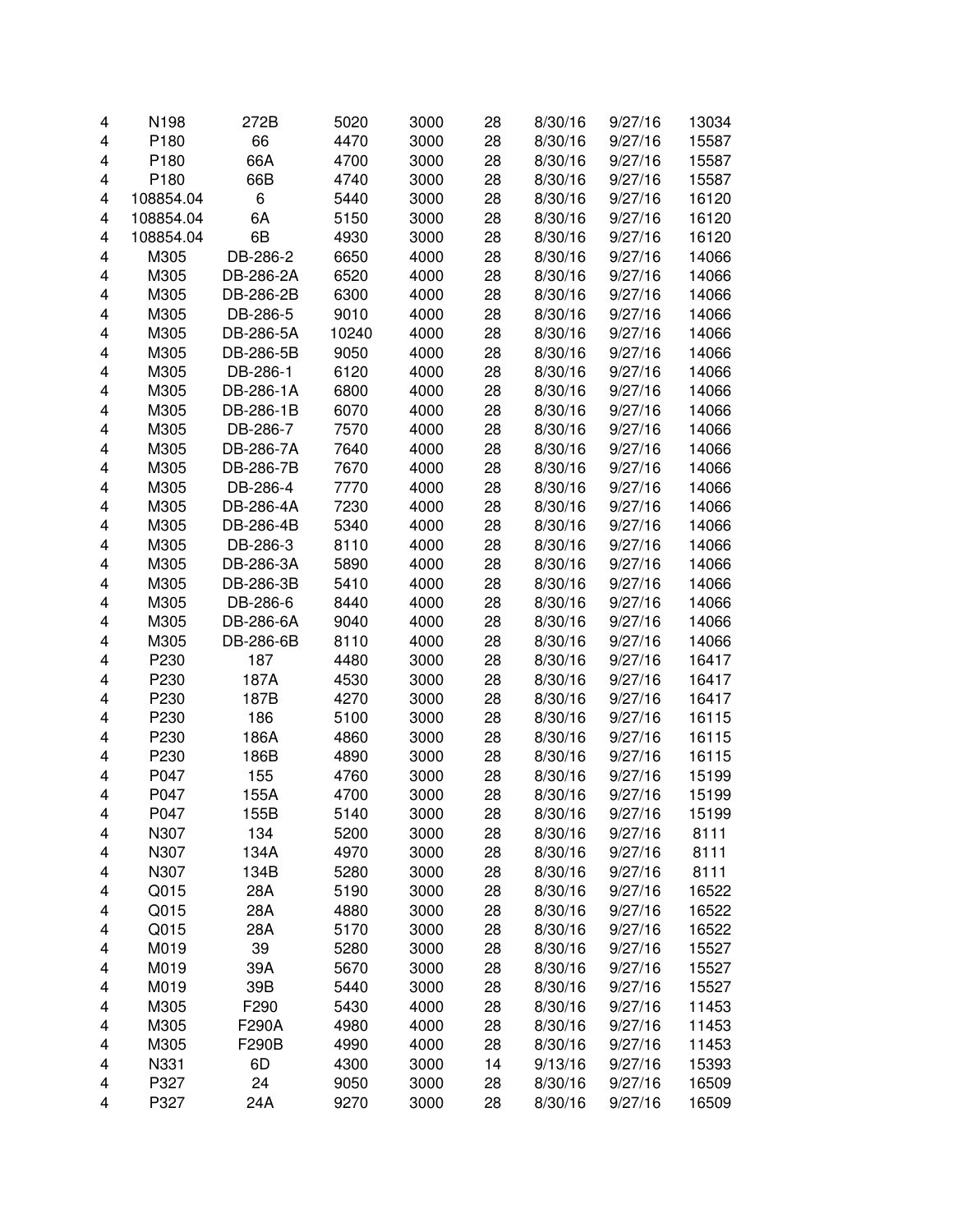| 4                       | P327             | 24B             | 9730 | 3000 | 28           | 8/30/16        | 9/27/16 | 16509 |
|-------------------------|------------------|-----------------|------|------|--------------|----------------|---------|-------|
| 4                       | P050             | 17 <sub>C</sub> | 5230 | 3000 | <b>18 HR</b> | $0* - 26 - 16$ | 9/27/16 | 15535 |
| 4                       | P050             | 17D             | 4890 | 3000 | <b>18 HR</b> | $0* - 26 - 16$ | 9/27/16 | 15535 |
| 4                       | P260             | 7               | 4430 | 3000 | 28           | 8/30/16        | 9/27/16 | 15584 |
| 4                       | P260             | 7Α              | 4690 | 3000 | 28           | 8/30/16        | 9/27/16 | 15584 |
| 4                       | P260             | 7B              | 4720 | 3000 | 28           | 8/30/16        | 9/27/16 | 15584 |
| 4                       | P016             | 23              | 4770 | 3000 | 28           | 8/30/16        | 9/27/16 | 12004 |
|                         |                  | 23A             |      | 3000 |              |                |         | 12004 |
| 4                       | P016             |                 | 4550 |      | 28           | 8/30/16        | 9/27/16 |       |
| 4                       | P016             | 23B             | 4580 | 3000 | 28           | 8/30/16        | 9/27/16 | 12004 |
| 4                       | P296             | 19A             | 4540 | 3000 | 28           | 8/30/16        | 9/27/16 | 16188 |
| 4                       | P296             | 19A             | 4840 | 3000 | 28           | 8/30/16        | 9/27/16 | 16188 |
| 4                       | P296             | 19A             | 4780 | 3000 | 28           | 8/30/16        | 9/27/16 | 16188 |
| 4                       | 112018.01        | 15A             | 4680 | 3000 | 28           | 8/30/16        | 9/27/16 | 16125 |
| 4                       | 112018.01        | 15A             | 4610 | 3000 | 28           | 8/30/16        | 9/27/16 | 16125 |
| 4                       | 112018.01        | 15A             | 4730 | 3000 | 28           | 8/30/16        | 9/27/16 | 16125 |
| 4                       | P230             | 188             | 4030 | 4000 | 28           | 8/30/16        | 9/27/16 | 15050 |
| 4                       | P230             | 188A            | 4160 | 4000 | 28           | 8/30/16        | 9/27/16 | 15050 |
| 4                       | P230             | 188B            | 4060 | 4000 | 28           | 8/30/16        | 9/27/16 | 15050 |
| 4                       | Q031             | 24              | 5540 | 3000 | 28           | 8/30/16        | 9/27/16 | 15391 |
| 4                       | Q031             | 24A             | 5700 | 3000 | 28           | 8/30/16        | 9/27/16 | 15391 |
| 4                       | Q031             | 24B             | 5450 | 3000 | 28           | 8/30/16        | 9/27/16 | 15391 |
| 4                       | P260             | 8               | 3900 | 3000 | 28           | 8/30/16        | 9/27/16 | 15584 |
| 4                       | P260             | 8A              | 4250 | 3000 | 28           | 8/30/16        | 9/27/16 | 15584 |
| 4                       | P260             | 8B              | 3820 | 3000 | 28           | 8/30/16        | 9/27/16 | 15584 |
| 4                       | P079             | 113             | 4970 | 3000 | 28           | 8/30/16        | 9/27/16 | 15146 |
| $\overline{\mathbf{4}}$ | P079             | 113A            | 5220 | 3000 | 28           | 8/30/16        | 9/27/16 | 15146 |
|                         | P079             |                 |      |      |              |                | 9/27/16 |       |
| $\overline{\mathbf{4}}$ |                  | 113B            | 4960 | 3000 | 28           | 8/30/16        |         | 15146 |
| 4                       | N165             | 183             | 7390 | 3000 | 28           | 8/30/16        | 9/27/16 | 15000 |
| 4                       | N165             | 183A            | 8800 | 3000 | 28           | 8/30/16        | 9/27/16 | 15000 |
| 4                       | N165             | 183B            | 8330 | 3000 | 28           | 8/30/16        | 9/27/16 | 15000 |
| $\overline{\mathbf{4}}$ | Q018             | 4               | 3950 | 3000 | 28           | 8/30/16        | 9/27/16 | 15524 |
| $\overline{\mathbf{4}}$ | Q018             | 4A              | 3830 | 3000 | 28           | 8/30/16        | 9/27/16 | 15524 |
| 4                       | Q018             | 4B              | 3900 | 3000 | 28           | 8/30/16        | 9/27/16 | 15524 |
| 4                       | 114944           | 43              | 6390 | 3000 | 28           | 8/30/16        | 9/27/16 |       |
| 4                       | 114944           | 43A             | 6330 | 3000 | 28           | 8/30/16        | 9/27/16 |       |
| 4                       | P105             | 27              | 9080 | 3000 | 28           | 8/30/16        | 9/27/16 | 16302 |
| 6                       | P <sub>105</sub> | 57A             | 4230 | 3000 | 28           | 8/30/16        | 9/27/16 | 16302 |
| 6                       | N307             | 133             | 5500 | 3000 | 28           | 8/30/16        | 9/27/16 | 13308 |
| 6                       | N307             | 133A            | 5900 | 3000 | 28           | 8/30/16        | 9/27/16 | 13308 |
| 4                       | 11574600         | 77              | 6590 | 3000 | 28           | 8/30/16        | 9/27/16 | 16360 |
| 4                       | 11574600         | 77A             | 5960 | 3000 | 28           | 8/30/16        | 9/27/16 | 16360 |
| 4                       | 11574600         | 77B             | 5930 | 3000 | 28           | 8/30/16        | 9/27/16 | 16360 |
| 4                       | P929             | 22              | 4450 | 3000 | 28           | 8/30/16        | 9/27/16 | 16255 |
| 4                       | P929             | 22A             | 4500 | 3000 | 28           | 8/30/16        | 9/27/16 | 16255 |
| 4                       | P929             | 22B             | 4460 | 3000 | 28           | 8/30/16        | 9/27/16 | 16255 |
| 4                       | 1Q029            | $1-A$           | 3330 | 4000 | 28           | 8/31/16        | 9/28/16 | 16462 |
| 4                       | 1Q029            | $1-A$           | 3450 | 4000 | 28           | 8/31/16        | 9/28/16 | 16462 |
| 4                       | 1Q029            | $1-A$           | 3360 | 4000 | 28           | 8/31/16        | 9/28/16 | 16462 |
| 4                       | Q061             | 11              | 6880 | 3000 | 28           | 8/31/16        | 9/28/16 | 16380 |
| 4                       | Q061             | 11A             | 6390 | 3000 | 28           |                | 9/28/16 | 16380 |
|                         |                  |                 |      |      |              | 8/31/16        |         |       |
| 4                       | Q061             | 11B             | 6340 | 3000 | 28           | 8/31/16        | 9/28/16 | 16380 |
| 4                       | 9229             | 11              | 4340 | 3000 | 28           | 8/31/16        | 9/28/16 | 16166 |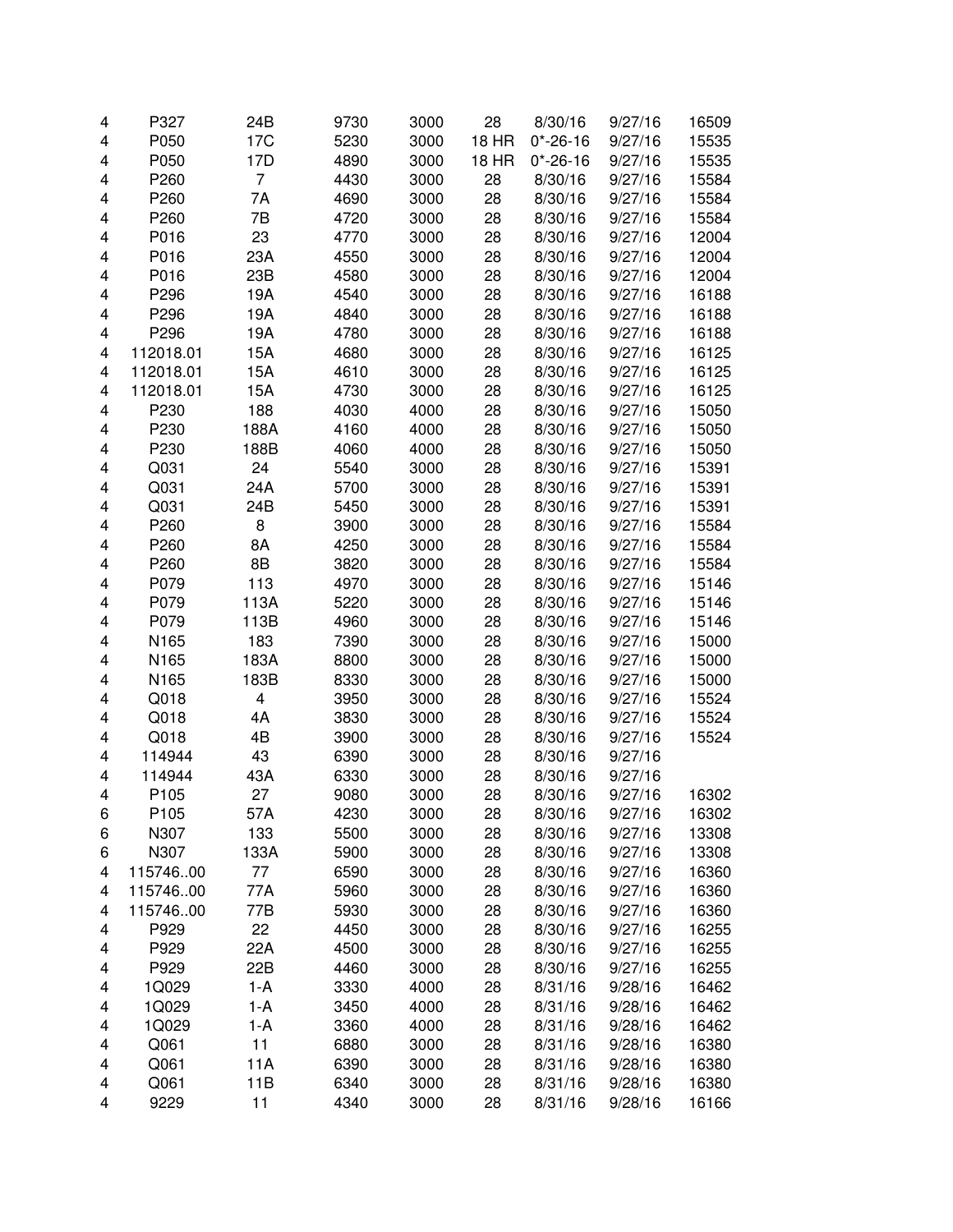| 4                       | 9229   | 11A             | 4460 | 3000 | 28             | 8/31/16 | 9/28/16 | 16166 |
|-------------------------|--------|-----------------|------|------|----------------|---------|---------|-------|
| $\overline{\mathbf{4}}$ | 9229   | 11B             | 4430 | 3000 | 28             | 8/31/16 | 9/28/16 | 16166 |
|                         | P050   | 14              | 7910 |      |                |         | 9/28/16 |       |
| 4                       |        |                 |      | 3000 | 28             | 8/31/16 |         | 15535 |
| 4                       | P050   | 14A             | 7350 | 3000 | 28             | 8/31/16 | 9/28/16 | 15535 |
| 4                       | P050   | 14B             | 7310 | 3000 | 28             | 8/31/16 | 9/28/16 | 15535 |
| 4                       | P168   | 21              | 5570 | 3000 | 28             | 8/31/16 | 9/28/16 | 18120 |
| 4                       | P168   | 21A             | 5170 | 3000 | 28             | 8/31/16 | 9/28/16 | 18120 |
| 4                       | P168   | 21B             | 4930 | 3000 | 28             | 8/31/16 | 9/28/16 | 18120 |
| 4                       | P327   | 25              | 7580 | 3000 | 28             | 8/31/16 | 9/28/16 | 16509 |
| 4                       | P327   | 25A             | 7850 | 3000 | 28             | 8/31/16 | 9/28/16 | 16509 |
| $\overline{\mathbf{4}}$ | P327   | 25B             | 7800 | 3000 | 28             | 8/31/16 | 9/28/16 | 16509 |
| 4                       | P190   | 30              | 4350 | 3000 | 28             | 8/31/16 | 9/28/16 | 15425 |
| 4                       | P190   | 30A             | 4330 | 3000 | 28             | 8/31/16 | 9/28/16 | 15425 |
| 4                       | P190   | 30 <sub>B</sub> | 4460 | 3000 | 28             | 8/31/16 | 9/28/16 | 15425 |
| 4                       | 114944 | 44              | 7060 | 3000 | 28             | 8/31/16 | 9/28/16 |       |
| 4                       | 114944 | 44A             | 6770 | 3000 | 28             | 8/31/16 | 9/28/16 |       |
| 4                       | P247   | 64              | 4360 | 3000 | 28             | 8/31/16 | 9/28/16 | 16130 |
| 4                       | P247   | 64A             | 4310 | 3000 | 28             | 8/31/16 | 9/28/16 | 16130 |
| $\overline{\mathbf{4}}$ | P247   | 64B             | 4030 | 3000 | 28             | 8/31/16 | 9/28/16 | 16130 |
| 4                       | 115746 | 78              | 6020 | 3000 | 28             | 8/31/16 | 9/28/16 | 16360 |
|                         |        |                 |      |      |                |         |         |       |
| 4                       | 115746 | 78A             | 6090 | 3000 | 28             | 8/31/16 | 9/28/16 | 16360 |
| 4                       | 115746 | 78B             | 6560 | 3000 | 28             | 8/31/16 | 9/28/16 | 16360 |
| 4                       | P079   | 114             | 5890 | 3000 | 28             | 8/31/16 | 9/28/16 | 15146 |
| 4                       | P079   | 114A            | 5120 | 3000 | 28             | 8/31/16 | 9/28/16 | 15146 |
| 4                       | P079   | 114B            | 5300 | 3000 | 28             | 8/31/16 | 9/28/16 | 15146 |
| 4                       | Q326   | $5-D$           | 3680 | 3000 | 7              | 9/21/16 | 9/28/16 | 16127 |
| 4                       | N331   | $8-C$           | 4260 | 3000 | 7              | 9/21/16 | 9/28/16 | 16419 |
| $\overline{\mathbf{4}}$ | P926   | $11-C$          | 3830 | 4000 | 7              | 9/21/16 | 9/28/16 | 16466 |
| $\overline{\mathbf{4}}$ | M950   | 364-C           | 6360 | 3000 | 7              | 9/21/16 | 9/28/16 | 15592 |
| 4                       | M950   | 366-D           | 5120 | 3000 | 7              | 9/21/16 | 9/28/16 | 15592 |
| 4                       | M950   | 367-C           | 6660 | 3000 | 7              | 9/21/16 | 9/28/16 | 15592 |
| $\overline{\mathbf{4}}$ | M950   | 369-C           | 4060 | 3000 | 5              | 9/23/16 | 9/28/16 | 15592 |
| 4                       | 115746 | 1112            | 3710 | 3000 | $\overline{7}$ | 9/21/16 | 9/28/16 | 16360 |
| 6                       | P265   | 24              | 3570 | 3000 | 28             | 8/31/16 | 9/28/16 | 16511 |
| 6                       | P265   | 24A             | 3530 | 3000 | 28             | 8/31/16 | 9/28/16 | 16511 |
| $\overline{\mathbf{4}}$ | N201   | 120-A           | 4160 | 3000 | 28             | 8/31/16 | 9/28/16 | 14239 |
| 4                       | N201   | 120-A           | 3910 | 3000 | 28             | 8/31/16 | 9/28/16 | 14239 |
| 4                       | N201   | 120-A           | 3320 | 3000 | 28             | 8/31/16 | 9/28/16 | 14239 |
| 4                       | N279   | 141             | 5500 | 3000 | 28             | 8/31/16 | 9/28/16 | 15349 |
| 4                       | N279   | 141A            | 5580 | 3000 | 28             | 8/31/16 | 9/28/16 | 15349 |
|                         | N279   |                 |      | 3000 | 28             |         |         |       |
| 4                       |        | 141B            | 5480 |      |                | 8/31/16 | 9/28/16 | 15349 |
| 4                       | P047   | 156-A           | 4630 | 3000 | 28             | 8/31/16 | 9/28/16 | 15199 |
| 4                       | P047   | 156-A           | 4620 | 3000 | 28             | 8/31/16 | 9/28/16 | 15199 |
| 4                       | P047   | 156-A           | 4790 | 3000 | 28             | 8/31/16 | 9/28/16 | 15199 |
| 4                       | P050   | $18-C$          | 6210 | 3000 | 18-HRS         | 9/27/16 | 9/28/16 | 16420 |
| 4                       | P050   | $18-D$          | 6340 | 3000 | 18-HRS         | 9/27/16 | 9/28/16 | 16420 |
| 4                       | 110147 | $17-A$          | 4290 | 3000 | 28             | 8/31/16 | 9/28/16 | 16109 |
| 4                       | 110147 | $17-A$          | 4060 | 3000 | 28             | 8/31/16 | 9/28/16 | 16109 |
| 4                       | 110147 | $17-A$          | 4510 | 3000 | 28             | 8/31/16 | 9/28/16 | 16109 |
| 4                       | N307   | 135             | 5260 | 3000 | 28             | 8/31/16 | 9/28/16 | 8111  |
| 4                       | N307   | 135A            | 5260 | 3000 | 28             | 8/31/16 | 9/28/16 | 8111  |
| 4                       | N307   | 135B            | 5390 | 3000 | 28             | 8/31/16 | 9/28/16 | 8111  |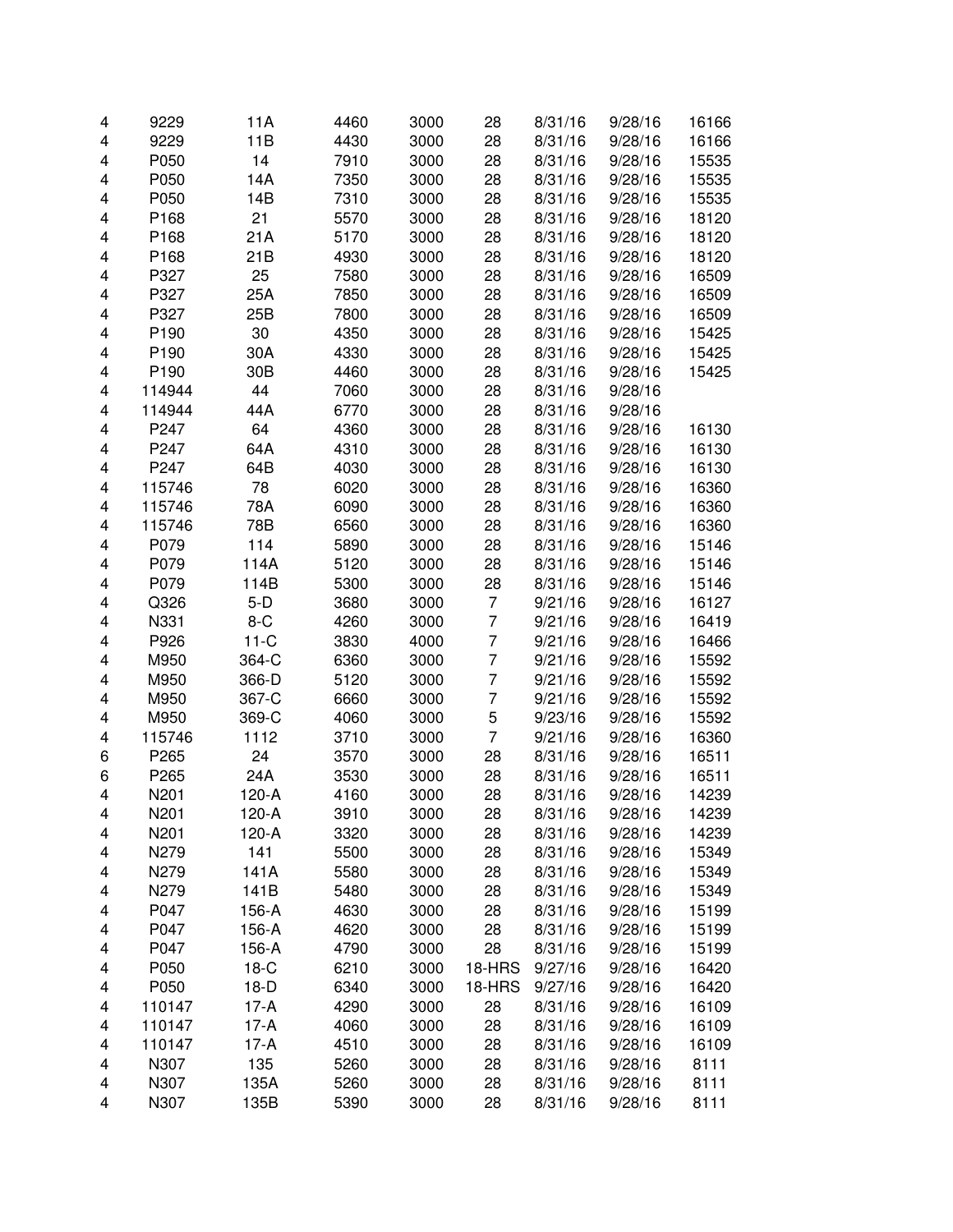| 4 | P230 | 190             | 4370 | 4000 | 28             | 8/31/16 | 9/28/16 | 15050 |
|---|------|-----------------|------|------|----------------|---------|---------|-------|
| 4 | P230 | 190A            | 4620 | 4000 | 28             | 8/31/16 | 9/28/16 | 15050 |
| 4 | P230 | 190B            | 5080 | 4000 | 28             | 8/31/16 | 9/28/16 | 15050 |
| 4 | N198 | 273             | 4780 | 3000 | 28             | 8/31/16 | 9/28/16 | 13034 |
| 4 | N198 | 273A            | 4980 | 3000 | 28             | 8/31/16 | 9/28/16 | 13034 |
| 4 | N198 | 273B            | 5470 | 3000 | 28             | 8/31/16 | 9/28/16 | 13034 |
| 4 | M305 | DR-287          | 7980 | 3000 | 28             | 8/31/16 | 9/28/16 | 13108 |
| 4 | M305 | <b>DR-287A</b>  | 7590 | 3000 | 28             | 8/31/16 | 9/28/16 | 13108 |
| 4 | M305 | <b>DR-287B</b>  | 7310 | 3000 | 28             | 8/31/16 | 9/28/16 | 13108 |
| 4 | L041 | 331-A           | 4500 | 3000 | 28             | 8/31/16 | 9/28/16 | 14369 |
| 4 | L041 | 331-A           | 4000 | 3000 | 28             | 8/31/16 | 9/28/16 | 14369 |
| 4 | L041 | 331-A           | 4170 | 3000 | 28             | 8/31/16 | 9/28/16 | 14369 |
| 4 | M950 | 351             | 5240 | 3000 | 28             | 8/31/16 | 9/28/16 | 15521 |
| 4 | M950 | 351A            | 5080 | 3000 | 28             | 8/31/16 | 9/28/16 | 15521 |
| 4 | M950 | 351B            | 5210 | 3000 | 28             | 8/31/16 | 9/28/16 | 15521 |
| 4 | M305 | $F-291$         | 6220 | 3000 | 28             | 8/31/16 | 9/28/16 | 13108 |
| 4 | M305 | F-291A          | 6850 | 3000 | 28             | 8/31/16 | 9/28/16 | 13108 |
| 4 | M305 | F-291B          | 5730 | 3000 | 28             | 8/31/16 | 9/28/16 | 13108 |
| 4 | Q326 | $3-C$           | 5330 | 3000 | 14             | 9/15/16 | 9/29/16 | 16127 |
| 4 | Q326 | $6-D$           | 3690 | 3000 | 7              | 9/22/16 | 9/29/16 | 16127 |
| 4 | Q049 | 3               | 4850 | 3000 | 28             | 9/1/16  | 9/29/16 | 16130 |
| 4 | Q049 | 3A              | 5190 | 3000 | 28             | 9/1/16  | 9/29/16 | 16130 |
| 4 | Q049 | 3B              | 4940 | 3000 | 28             | 9/1/16  | 9/29/16 | 16130 |
| 4 | P922 | 3               | 4470 | 3000 | 28             | 9/1/16  | 9/29/16 | 16086 |
| 4 | P922 | 20A             | 4280 | 3000 | 28             | 9/1/16  | 9/29/16 | 16086 |
| 4 | P922 | 20 <sub>B</sub> | 4560 | 3000 | 28             | 9/1/16  | 9/29/16 | 16086 |
| 4 | P033 | $23-A$          | 4300 | 3000 | 28             | 9/1/16  | 9/29/16 | 15299 |
| 4 | P033 | $23-A$          | 4460 | 3000 | 28             | 9/1/16  | 9/29/16 | 15299 |
| 4 | P033 | $23-A$          | 4300 | 3000 | 28             | 9/1/16  | 9/29/16 | 15299 |
| 4 | Q031 | 25              | 7220 | 3000 | 28             | 9/1/16  | 9/29/16 | 15391 |
| 4 | Q031 | 25A             | 7340 | 3000 | 28             | 9/1/16  | 9/29/16 | 15391 |
| 4 | Q031 | 25B             | 7240 | 3000 | 28             | 9/1/16  | 9/29/16 | 15391 |
| 4 | P327 | 26              | 8260 | 3000 | 28             | 9/1/16  | 9/29/16 | 16509 |
| 4 | P327 | 26A             | 7930 | 3000 | 28             | 9/1/16  | 9/29/16 | 16509 |
| 4 | P327 | 26B             | 8050 | 3000 | 28             | 9/1/16  | 9/29/16 | 16509 |
| 4 | Q015 | $29-A$          | 5590 | 3000 | 28             | 9/1/16  | 9/29/16 | 16522 |
| 4 | Q015 | 29-A            | 5800 | 3000 | 28             | 9/1/16  | 9/29/16 | 16522 |
| 4 | Q015 | 29-A            | 5660 | 3000 | 28             | 9/1/16  | 9/29/16 | 16522 |
| 4 | P105 | 58              | 4900 | 3000 | 28             | 9/1/16  | 9/29/16 |       |
| 4 | P105 | 58A             | 4360 | 3000 | 28             | 9/1/16  | 9/29/16 |       |
| 4 | P105 | 58B             | 4180 | 3000 | 28             | 9/1/16  | 9/29/16 |       |
| 4 | M021 | 75              | 6400 | 3000 | 28             | 9/1/16  | 9/29/16 | 15400 |
| 4 | M021 | 75A             | 6270 | 3000 | 28             | 9/1/16  | 9/29/16 | 15400 |
| 4 | M021 | 75B             | 6150 | 3000 | 28             | 9/1/16  | 9/29/16 | 15400 |
| 4 | N343 | $91 - A$        | 4510 | 3000 | 28             | 9/1/16  | 9/29/16 | 15483 |
| 4 | N343 | $91 - A$        | 4640 | 3000 | 28             | 9/1/16  | 9/29/16 | 15483 |
| 4 | N343 | $91 - A$        | 4640 | 3000 | 28             | 9/1/16  | 9/29/16 | 15483 |
| 4 | N331 | $9-C$           | 4410 | 3000 | 5              | 9/24/16 | 9/29/16 | 15393 |
| 4 | M950 | 368-C           | 7210 | 3000 | $\overline{7}$ | 9/22/16 | 9/29/16 | 15529 |
| 4 | M305 | F-292           | 3700 | 3000 | 28             | 9/1/16  | 9/29/16 | 13108 |
| 4 | M305 | F-292A          | 5710 | 3000 | 28             | 9/1/16  | 9/29/16 | 13108 |
| 4 | M305 | F-292B          | 5660 | 3000 | 28             | 9/1/16  | 9/29/16 | 13108 |
|   |      |                 |      |      |                |         |         |       |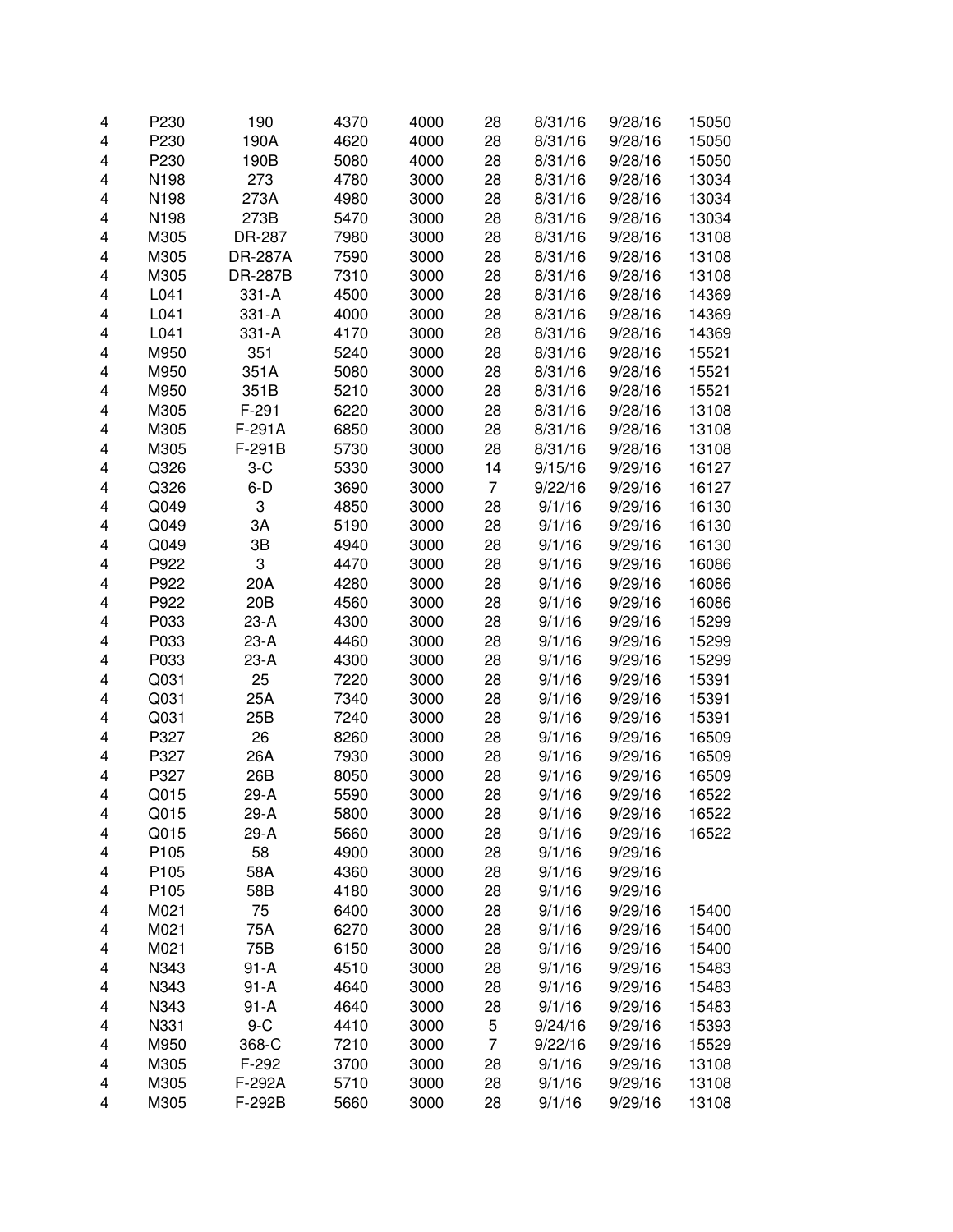| 4 | N307      | 136-A          | 5390  | 3000 | 28             | 9/1/16  | 9/29/16 | 8111   |
|---|-----------|----------------|-------|------|----------------|---------|---------|--------|
| 4 | N307      | 136-A          | 4950  | 3000 | 28             | 9/1/16  | 9/29/16 | 8111   |
| 4 | N307      | 136-A          | 5040  | 3000 | 28             | 9/1/16  | 9/29/16 | 8111   |
| 4 | P047      | 157-A          | 4900  | 3000 | 28             | 9/1/16  | 9/29/16 | 15199  |
| 4 | P047      | 157-A          | 5010  | 3000 | 28             | 9/1/16  | 9/29/16 | 15199  |
| 4 | P047      | $157-A$        | 4770  | 3000 | 28             | 9/1/16  | 9/29/16 | 15199  |
| 4 | N165      | 184            | 5500  | 3000 | 28             | 9/1/16  | 9/29/16 | 14276  |
| 4 | N165      | 184A           | 5640  | 3000 | 28             | 9/1/16  | 9/29/16 | 14276  |
| 4 | N165      | 184B           | 5350  | 3000 | 28             | 9/1/16  | 9/29/16 | 14276  |
| 4 | P230      | 191            | 550   | 3000 | 28             | 9/1/16  | 9/29/16 | 16343  |
| 4 | P230      | 191A           | 520   | 3000 | 28             | 9/1/16  | 9/29/16 | 16343  |
| 4 | P230      | 191B           | 590   | 3000 | 28             | 9/1/16  | 9/29/16 | 16343  |
| 4 | P230      | 192            | 4850  | 4000 | 28             | 9/1/16  | 9/29/16 | 15050  |
| 4 | P230      | 192A           | 4750  | 4000 | 28             | 9/1/16  | 9/29/16 | 15050  |
| 4 | P230      | 192B           | 4580  | 4000 | 28             | 9/1/16  | 9/29/16 | 15050  |
| 4 | N198      | 274            | 6650  | 4500 | 28             | 9/1/16  | 9/29/16 | 13036  |
| 4 | N198      | 274A           | 6580  | 4500 | 28             | 9/1/16  | 9/29/16 | 13036  |
| 4 | N198      | 274B           | 6820  | 4500 | 28             | 9/1/16  | 9/29/16 | 13036  |
| 4 | N198      | 275            | 6070  | 4500 | 28             | 9/1/16  | 9/29/16 | 13036  |
| 4 | N198      | 275A           | 6060  | 4500 | 28             | 9/1/16  | 9/29/16 | 13036  |
| 4 | N198      | 275B           | 6190  | 4500 | 28             | 9/1/16  | 9/29/16 | 13036  |
| 4 | M305      | DB-288         | 6400  | 3000 | 28             | 9/1/16  | 9/29/16 | 13108  |
| 4 | M305      | <b>DB-288A</b> | 6700  | 3000 | 28             | 9/1/16  | 9/29/16 | 13108  |
| 4 | M305      | <b>DB-288B</b> | 6220  | 3000 | 28             | 9/1/16  | 9/29/16 | 13108  |
| 4 | P079      | 118D           | 2610  | 3000 | $\overline{7}$ | 9/23/16 | 9/30/16 | 15146  |
| 4 | N343      | 92A            | 4500  | 3000 | 28             | 9/2/16  | 9/30/16 | 15483  |
| 4 | N343      | 92A            | 4240  | 3000 | 28             | 9/2/16  | 9/30/16 | 15483  |
| 4 | N343      | 92A            | 4400  | 3000 | 28             | 9/2/16  | 9/30/16 | 15483  |
| 4 | 116765    | 5A             | 3870  | 3000 | 28             | 9/2/16  | 9/30/16 | 16498  |
| 4 | 116765    | 5A             | 4110  | 3000 | 28             | 9/2/16  | 9/30/16 | 16498  |
| 4 | 116765    | 5A             | 4140  | 3000 | 28             | 9/2/16  | 9/30/16 | 16498  |
| 4 | Q326      | 4C             | 4110  | 3000 | 14             | 9/2/16  | 9/30/16 | 16127  |
| 4 | N331      | 7D             | 4330  | 3000 | 14             | 9/16/16 | 9/30/16 | 16419  |
| 4 | N198      | 277            | 4040  | 4500 | 28             | 9/2/16  | 9/30/16 | 13036  |
| 4 | N198      | 277A           | 5080  | 4500 | 28             | 9/2/16  | 9/30/16 | 13036  |
| 4 | N198      | 277B           | 5520  | 4500 | 28             | 9/2/16  | 9/30/16 | 13036  |
| 4 | N198      | 276            | 5020  | 3000 | 28             | 9/2/16  | 9/30/16 | 13034  |
| 4 | N198      | 276A           | 5210  | 3000 | 28             | 9/2/16  | 9/30/16 | 13034  |
| 4 | N198      | 276B           | 4990  | 3000 | 28             | 9/2/16  | 9/30/16 | 13034  |
| 4 | Q107      | 2              | 5920  | 3500 | 28             | 9/2/16  | 9/30/16 | 14333  |
| 4 | Q107      | 2A             | 5930  | 3500 | 28             | 9/2/16  | 9/30/16 | 14333  |
| 4 | Q107      | 2B             | 5710  | 3500 | 28             | 9/2/16  | 9/30/16 | 14333  |
| 4 | Q181      | $\overline{7}$ | 4880  | 3000 | 28             | 9/2/16  | 9/30/16 | 15587  |
| 4 | Q181      | 7A             | 5000  | 3000 | 28             | 9/2/16  | 9/30/16 | 15587  |
| 4 | Q181      | 7B             | 4940  | 3000 | 28             | 9/2/16  | 9/30/16 | 15587  |
| 4 | Q015      | 30A            | 4430  | 3000 | 28             | 9/2/16  | 9/30/16 | 16522  |
| 4 | Q015      | 30A            | 4140  | 3000 | 28             | 9/2/16  | 9/30/16 | 16522  |
| 4 | Q015      | 30A            | 4190  | 3000 | 28             | 9/2/16  | 9/30/16 | 16522  |
| 4 | 112018.01 | 16A            | 5300  | 3000 | 28             | 9/2/16  | 9/30/16 | 16124  |
| 4 | 112018.01 | 16A            | 5380  | 3000 | 28             | 9/2/16  | 9/30/16 | 16124  |
| 4 | 112018.01 | 16A            | 5330  | 3000 | 28             | 9/2/16  | 9/30/16 | 16124  |
| 4 | P190      | 34A            | 12210 | 6000 | 28             | 9/2/16  | 9/30/16 | P14042 |
|   |           |                |       |      |                |         |         |        |